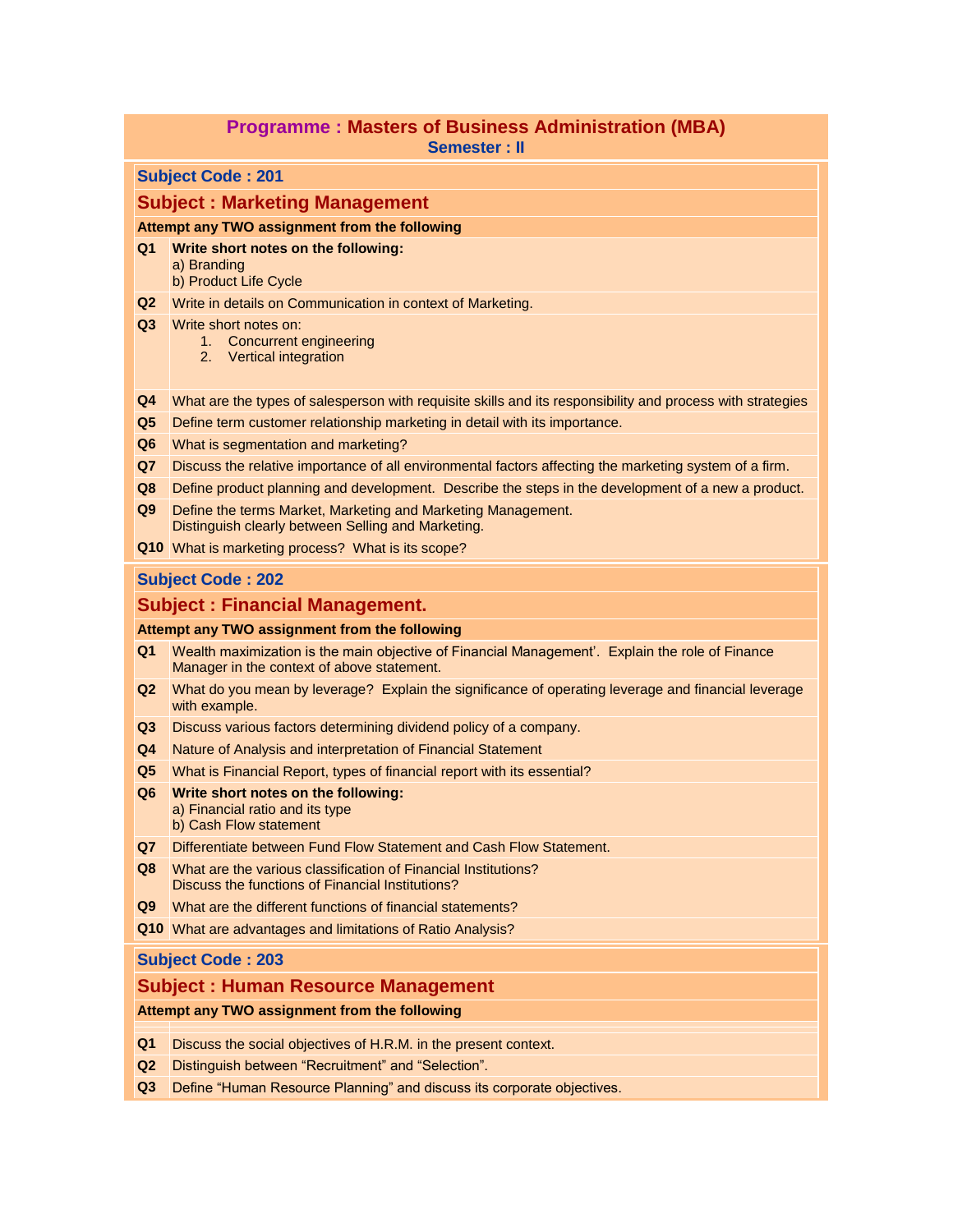- **Q4** Write on Career Planning with its aim, needs, policy and process in detail.
- **Q5** Define concept Job analysis with its various methods in detail.

# **Q6 Write a note on**

a) Training

- b) Development Programme
- **Q7 Write a note on** a) Performance Appraisal b) Job evaluation
- **Q8** Define Employee Welfare its various services and benefits in detail
- **Q9** Define term "HRM" and its challenges with current trend.
- **Q10** Define "Human Resource Planning" and discuss its corporate objectives.

# **Subject Code : 204**

# **Subject : Production and Operations Management**

#### **Attempt any TWO assignment from the following**

- **Q1** What do you mean by centralized and decentralized purchasing? Discuss the advantages and disadvantages of centralized purchasing.
- **Q2** In the context of production planning and control, explain Routing and Scheduling
- **Q3** Explain in brief reasons for the location of
	- A) Iron and steel Industries in Bihar and Orissa.
	- B) Textile industries at Mumbai and Ahmedabad
	- C) Glass and Bangle Industries at Firozabad d) Silken sarees at Kanjiwaram (Tamilnadu)
- **Q4** Write short notes on:
	- 1. Production Planning
	- 2. Plant layout

#### **Q5** Write short notes on:

- 3. Concurrent engineering
- 4. Vertical integration
- **Q6** Write short notes on:
	- 1. Six Sigma Quality
	- 2. Value analysis/ value engineering
- **Q7** Write on Sales forecasting in detail.
- **Q8** Define the term Work Measurement in detail
- **Q9** write in detail on Product design, Process Design and production Design with its characteristics and need
- **Q10** Define the term Operation Research and the scope of Operation Research with its characteristics and various phases in detail.

# **Subject Code : 205**

# **Subject : International Business**

- **Q1** What is globalization? Discuss various facets of globalization.
- **Q2** Explain "Foreign Exchange Market". What are various functions of forex market?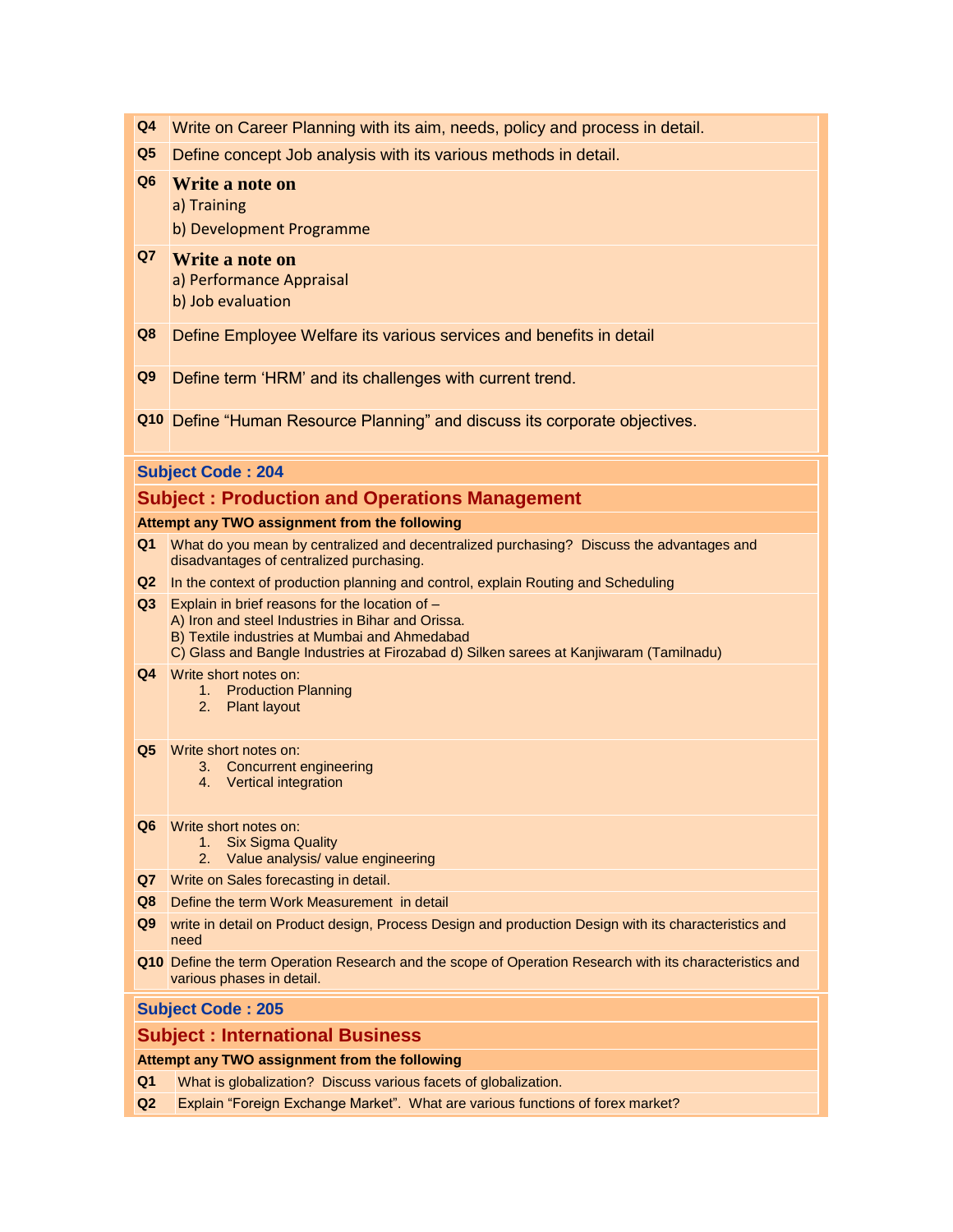- **Q3** Explain the relation between inflation rates and exchange rate.
- **Q4** Explain the relation between inflation rates and exchange rate
- **Q5** What is International Financial Institutions and its types.
- **Q6** Explain the following concepts
	- a) International Financial Markets
	- b) International Taxation
- **Q7** Discuss recent trends in World Trade.
- **Q8** Explain the following concepts
	- a) FDI
	- b) MNCs
- **Q9** Write in detail about World Trade Organisation (WTO)
- **Q10** What is the importance and types of International business with advantages and disadvantages?

#### **Subject Code : 206**

## **Macroeconomics**

#### **Attempt any TWO assignment from the following**

- **Q1** What are the methods deployed to calculate national income of a country. What is the importance of national income accounts?
- **Q2** Describe the various forms of environmental accounting in details.
- **Q3** Discuss the concept of micro-macro paradoxes.
- **Q4** Explain Keynes view of trade cycle.
- **Q5** Write a detailed note on fiscal measures used in trade cycle.
- **Q6** Describe the neo-classical theory of growth.
- **Q7** What additional variables are added to convert a 3-sector model into a 4-sector model? What are the factors that determine exports and imports of a country? How do exports and imports affect national income equilibrium?
- **Q8** Explain the concept of marginal efficiency of capital (MEC). What is the use of MEC in investment decision? How is MEI different from MEC?
- **Q9** Discuss the role of a multiplier in an economy.
- **Q10** Describe the effectiveness of monetary policy and fiscal policy as instruments of economic stablilization under different situations.

# **Subject Code : 207**

## **Research methodology**

- **Q1** Discuss the role of research in social science and business. Illustrate your explanation with the help of examples.
- **Q2** Discuss the need for sampling in research. What are the factors to be considered in the determination of sample size?
- **Q3** Explain briefly the various steps involved in processing of data.
- **Q4** What is interpretation? Explain the need and importance of interpretation. Discuss the techniques and precautions used in the process of interpretation.
- **Q5** What do you mean by research report? Why research report is prepared? What are the